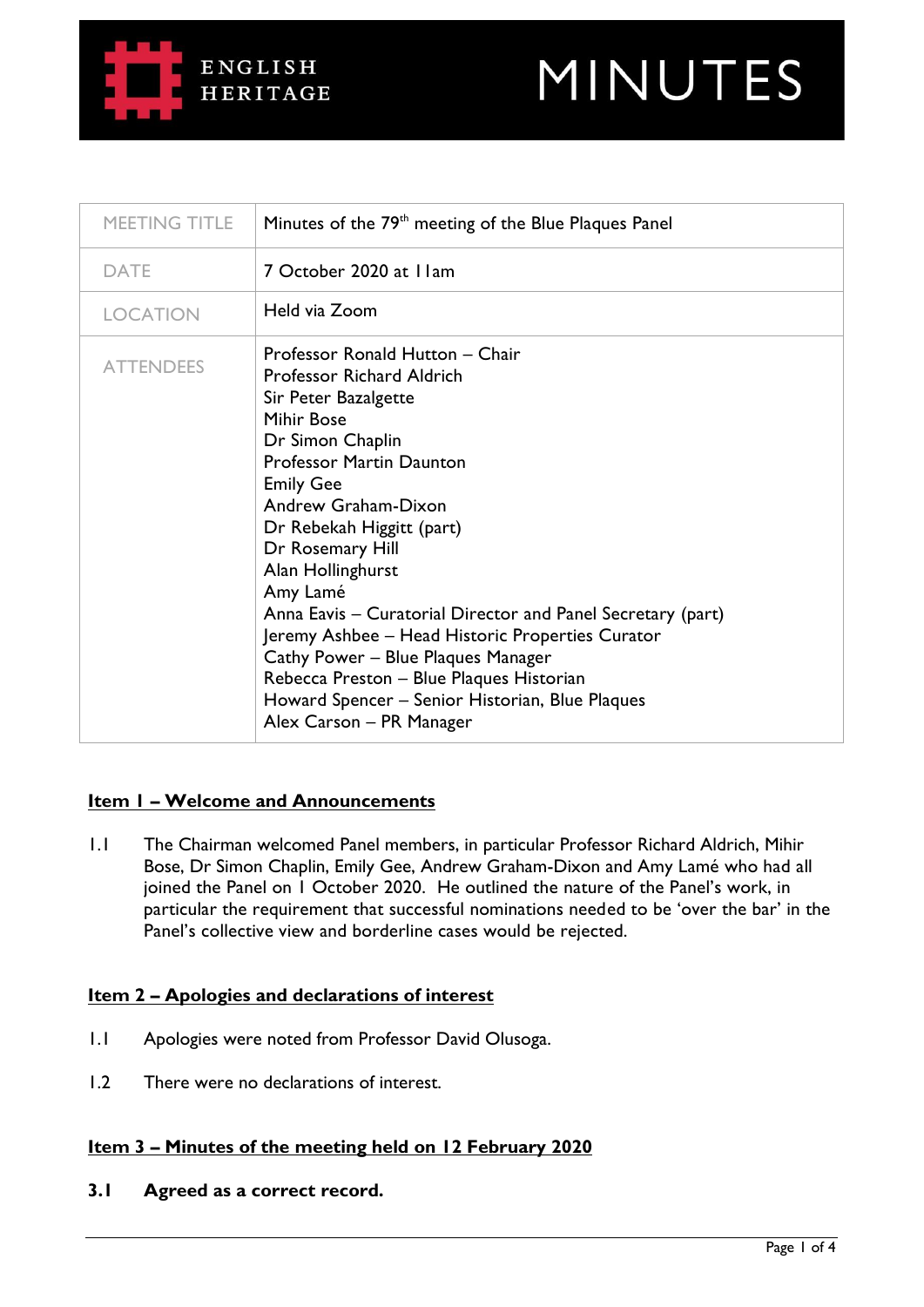# **Item 4 – Matters arising**

4.1 There were no matters arising.

# **Item 5 – Secretary's report (oral)**

- 5.1 Anna Eavis was delighted that plaque installations had resumed following the programme's suspension during the recent period of lockdown and staff furlough. Press coverage for Noor Inayat Khan in August had been very good thanks to the PR team. Continued social distancing measures meant that it was impossible for people to gather in person for an installation event, so alternative ways of creating publicity and interest were being developed to help create a sense of occasion.
- 5.2 She also advised that the public debate triggered by the Black Lives Matter movement had highlighted the need for the blue plaques team to ensure that online profiles provide up to date interpretation and contextualisation for each blue plaque. This would be a key area of focus for the team and a major piece of work, as most of the 950+ plaques currently lacked profiles. However, it would not necessarily preclude exploring opportunities to provide temporary or permanent ways of contextualising plaques in situ.

# **Item 6 – PR Update**

6.1 The Panel noted the PR Update.

#### **Item 7 – Plaques Approved**

- 7.1 The Panel noted the list of plaques approved for 2019, 2020 and 2021.
- 7.2 It was suggested that, as resources allow, English Heritage consider [Enriching the List](https://historicengland.org.uk/listing/enrich-the-list/) with images and links whenever a blue plaque is erected on a listed building.

#### **Item 8 – Criteria for the evaluation of Blue Plaque proposals**

8.1 Included for information.

#### **Item 9 – Preliminary reports**

9.1 Under its terms of reference, the Blue Plaques Panel advises English Heritage on the erection of Blue Plaques. The Panel considered 22 preliminary nominations as follows:

# **Christina Broom (1863-1939)**

The Panel's decision was to shortlist

#### **Joan Clarke (1917-1996)**

The Panel's decision was to shortlist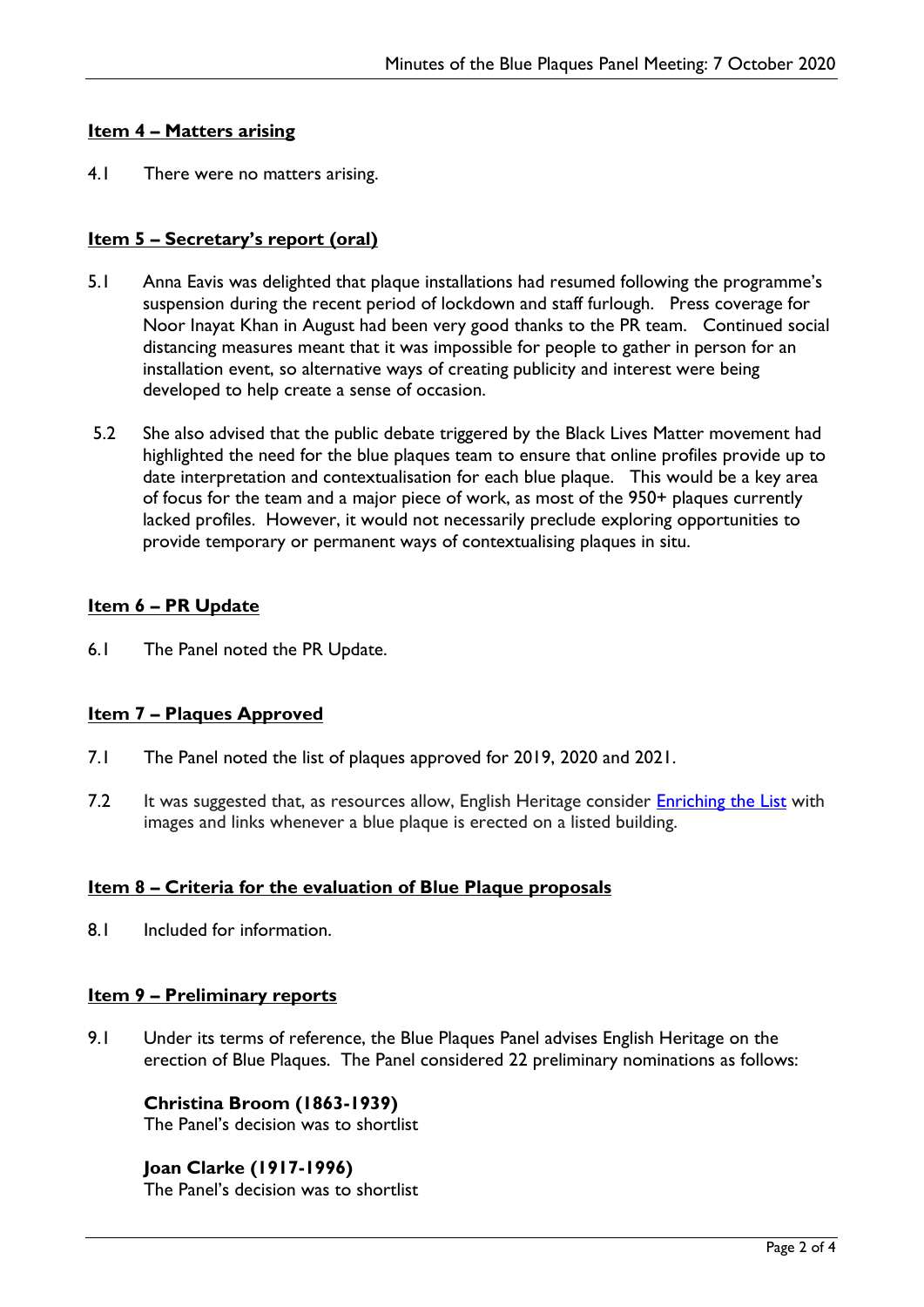# **Stella Gibbons (1902-1989)**

The Panel's decision was not to shortlist

**Dr Annie McCall (1859-1949)** The Panel's decision was to shortlist

**Olive Morris (1952-1979)** The Panel's decision was to shortlist

**Anthony Powell (1905-2000)** The Panel's decision was not to shortlist

Post-meeting note: the Panel reviewed this nomination at its meeting on 3 February 2021, following the submission of further information by the applicant.

**Elizabeth Scott (1898-1972)** The Panel's decision was to shortlist

**Hannah Barlow (1851-1916)** The Panel's decision was not to shortlist

**Bevington & Sons**  The Panel's decision was not to shortlist

**Griffith Brewer (1867-1948)** The Panel's decision was not to shortlist

**Elizabeth Miriam Burgwin (1850-1940)** The Panel's decision was not to shortlist

**Marie-Louise Christophe (1778-1851)**

The Panel's decision was not to shortlist

**Rhoda Garrett (1841-1882) and Agnes Garrett (1845-1935)**

The Panel's decision was to shortlist

**Adelaide Hall (1901-1993)** The Panel's decision was to shortlist

**Audrey Hepburn (1929-1993)** The Panel's decision was to shortlist

**Christopher Ironside (1913-1992)** The Panel's decision was not to shortlist

**Gertrude Lawrence (1898-1952)** The Panel's decision was not to shortlist

**Yehudi Menuhin (1916-1999)** The Panel's decision was to shortlist

**Marlow Moss (1889-1958)** The Panel's decision was not to shortlist